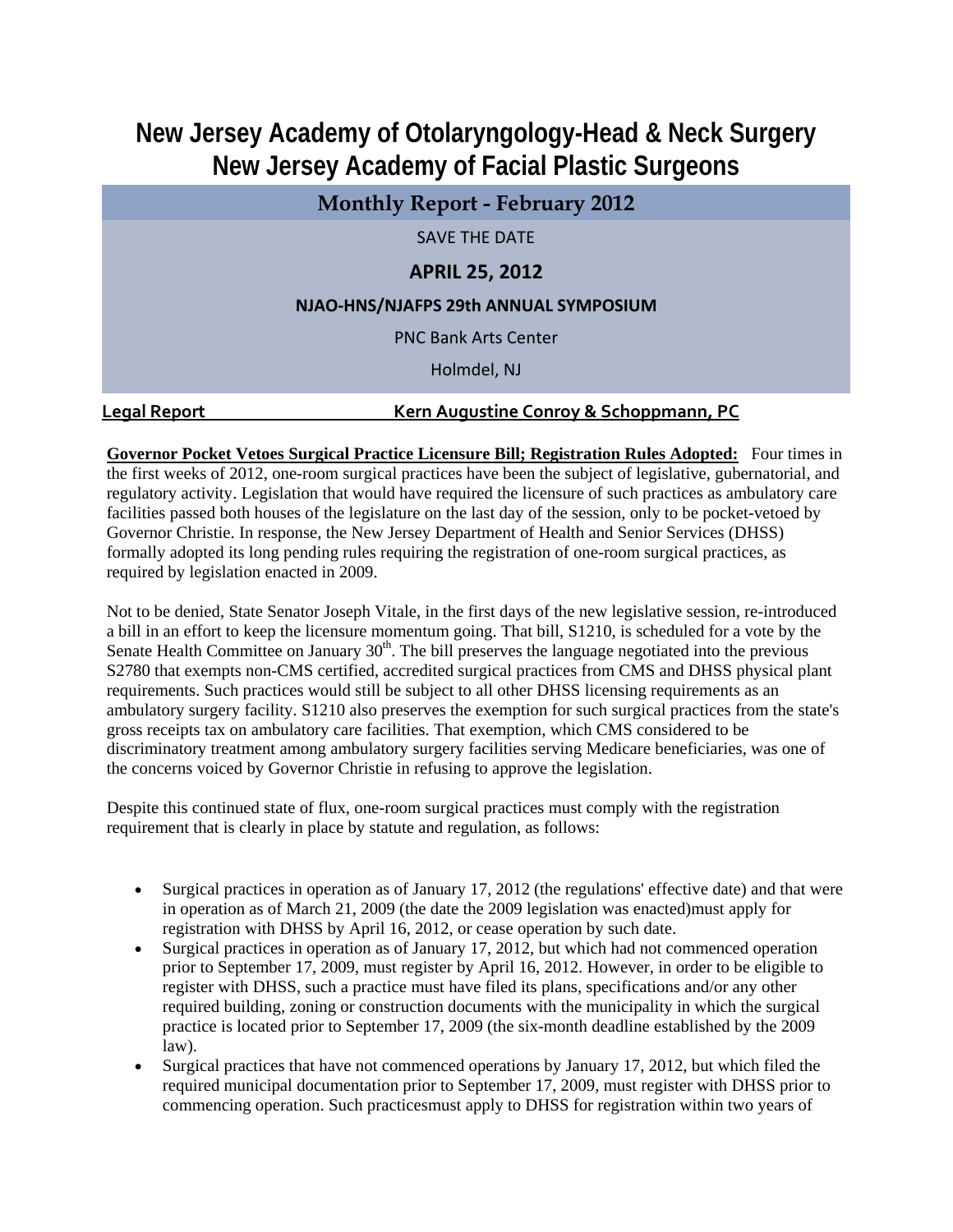receiving municipal approval to operate.

Under current law, surgical practices that cannot comply with one of the above registration categories may not operate beyond April 16, 2012. (Note that a medical office that has a room designed to perform procedures, such as endoscopies, but the construction of the room (e.g., the presence of a sink) would not permit surgery to be performed in the room, is not required to register with DHSS.)All medical offices and all registered surgical practices continue to be subject to State Board of Medical Examiners regulations regarding the practice of medicine, including the Board's regulations governing surgical and anesthesia services in the physician office setting.

The DHSS registration regulations, registration application, and instructions for completing and filing the application are available at: http://nj.gov/health/healthfacilities/industrynews.shtml. The DHSS contact person for questions related to the registration process is Eugene Brenycz, DHSS Regulatory Officer, 609- 292-5960.

**Cosmetic Tax Repealed:** Under legislation just enacted, New Jersey's tax on cosmetic procedures will be repealed over the course of the next three years. The law provides that the six (6%) percent tax will be reduced to four (4%) percent effective July 1, 2012, reduced to two (2%) percent effective July 1, 2013, and be completely eliminated as of July 1, 2014.

**DOBI Bulletin Addresses "Limited-Panel" Practices:** The NJ Department of Banking & Insurance (DOBI) has issued a new bulletin on "retainer medicine" stating that it doesn't want to hinder such arrangements but must ensure that patients who choose to enter into a retainer arrangement with a network physician continue to receive the full benefit of their managed care plans and are not asked to pay extra for already covered services. Bulletin No. 12-02, *Provision of Non-Covered Services by Limited-Panel Network Physicians*, provides that in-network physicians offering retainer services will not be considered a discriminatory practice if all of the following safeguards are in place: (1) retainer agreements requiring additional payments are only permissible with respect to services above and beyond the services already covered in the member's plan and those additional services must be clearly described to members by the provider; (2) providers limiting their practices to patients buying additional services should not be counted by health plans for purposes of establishing network adequacy; (3) materials available to members that list network providers should not include limited practices without identifying them as such, allowing payors to either exclude the providers from the materials or indicating in the listing the limitation on the practice; and (4) members already receiving services from a provider when the provider first begins to limit his or her practice to retainer medicine should have all of the rights of a patient whose provider drops out of the network, including the right of such patients to statutorily required periods of continuity of care, without making any retainer payments. The new Bulletin can be accessed at: http://www.state.nj.us/dobi/bulletins/blt12\_02.pdf.

**Schedule II CDS Prescriptions Subject to New Regulation:**The NJ Division of Consumer Affairs has adopted a rule amendment governing the manner in which multiple prescriptions for Schedule II CDS are presented to and filled by a pharmacy, under the statutory authority allowing a physician to issue multiple prescriptions for such drugs, up to a total of a 90-day supply. To view the adoption, go to: http://www.nj.gov/oag/ca/adoption/cdsado\_010312.htm.

**Annual Breach Notices Due to HHS:** In addition to notifying affected individuals and the media (where appropriate), HIPAA covered entities must notify the U.S. Department of Health &Human Services (HHS) of breaches of unsecured protected health information. If a breach affects 500 or more individuals, covered entities must notify HHS without unreasonable delay and in no case later than 60 days following a breach.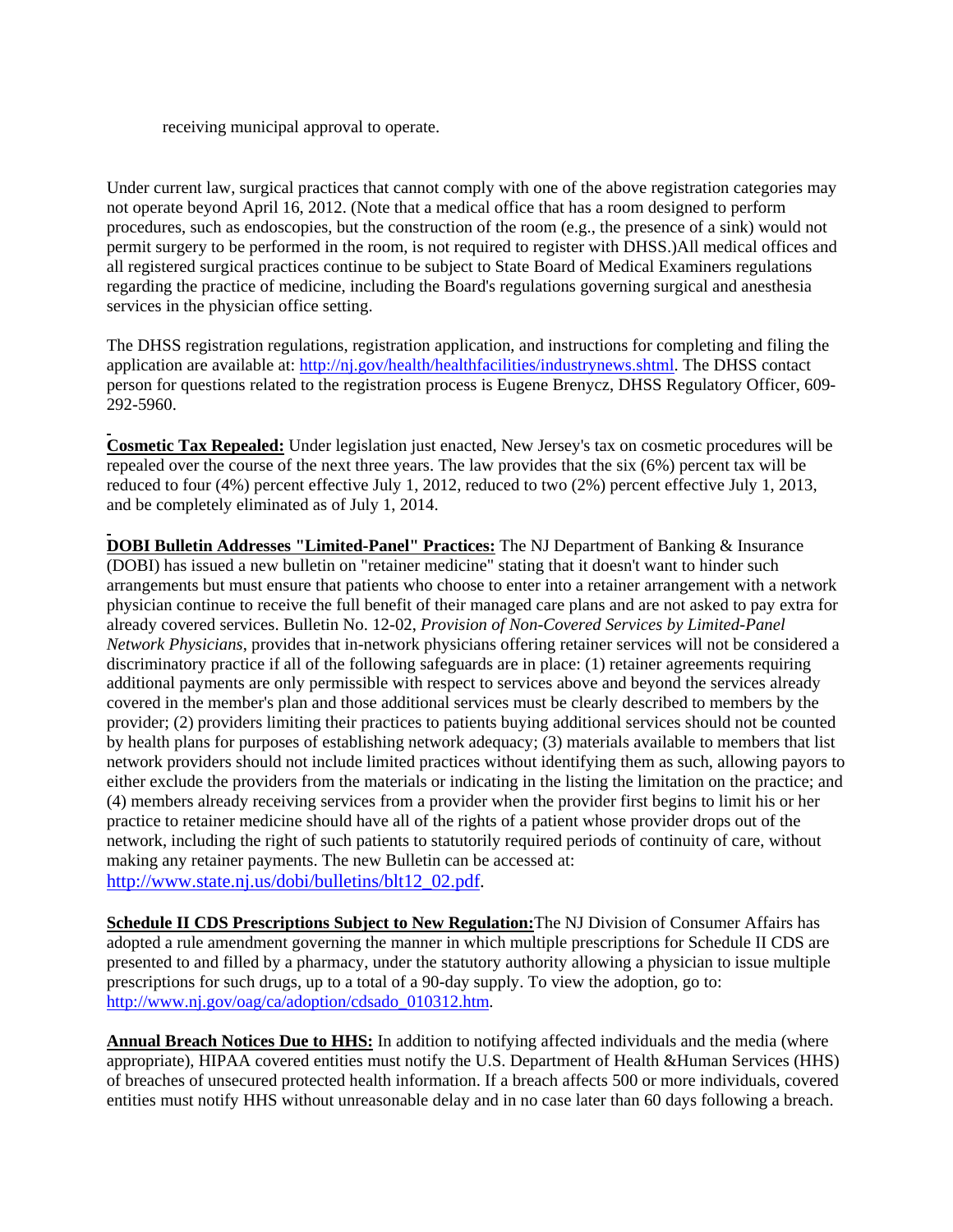If a breach affects fewer than 500 individuals, the covered entity may notify HHS of such breaches on an annual basis. Reports of breaches affecting fewer than 500 individuals are due to HHS no later than 60 days after the end of the calendar year in which the breaches occurred. Such notification is made by accessing the HHS data breach website:

http://www.hhs.gov/ocr/privacy/hipaa/administrative/breachnotificationrule/brinstruction.html and electronically submitting a breach report form: http://ocrnotifications.hhs.gov/. For information on data breach notification requirements and policies, contact KACS at 800-445-0954.

**NLRB Posting Deadline Further Delayed:** The NLRB has again postponed the deadline by which employers, both unionized and non-union, must post a notice advising employees of their rights under the National Labor Relations Act. Employers affected by the National Labor Relations Board (NLRB) rule include medical and dental practices that generate at least \$250,000 in gross business volume annually. The posting deadline is now April 30, 2012, extended from January 31, 2012, because of litigation challenging the NLRB's authority to require employers to post the notice. For more information, and to obtain the required notice, go to: https://www.nlrb.gov/poster.

## **From the Statehouse Beverly Lynch & AJ Sabath, Advocacy & Management Group**

At midnight on January 9, 2012, the 213<sup>th</sup> Legislative Session ended - with 8,200+ bills introduced; and 4.5% (or 371) were signed into law.

The very next day, January 10, 2012, the new 214<sup>th</sup> Legislature was sworn in, and thus began a new two year legislative session. To date, already 3,500+ bills have been filed for consideration, and committee hearings are beginning in earnest.

Of note to the physician community, at the end of the session, two important issues were considered:

New Jersey's tax on cosmetic procedures will be eliminated in 3 years under a measure pushed by Democrats in the Legislature and signed into law by Republican Gov. Chris Christie on January 17, 2012. The new law calls for the tax to drop 4 percent on July 1, 2012, then to 2 percent from July 1, 2013, to July 1, 2014, and then completely disappear after July 1, 2014.

This action is very significant considering New Jersey was one of the first states to institute the tax which drove business out of New Jersey and prompted patients to go into other states to have their procedures performed to save that 6 percent.

The bills to license one‐room surgical practices (A.4099/A. 3909 & S.2780) were pocket vetoed by Governor Chris Christie and therefore, "died." Currently one‐room surgical practices **WILL NOT** be required to become licensed by the state Department of Health and **WILL NOT** be subject to any new regulatory criteria such as physical plant standards or surprise state inspections.

The word in Trenton is that the Governor passed on signing the bill due to Department of Health concerns that the measure may jeopardize federal matching funds from CMS because of the unequal tax policy for one-room and multi-room ASCs. Regardless, proponents of one‐room licensing will have to start all over again at the beginning of the legislative process and introduce a new licensing bill.

This process has already begun ‐ with the Senate Health Committee debating this same measure on January 30. Stay tuned.